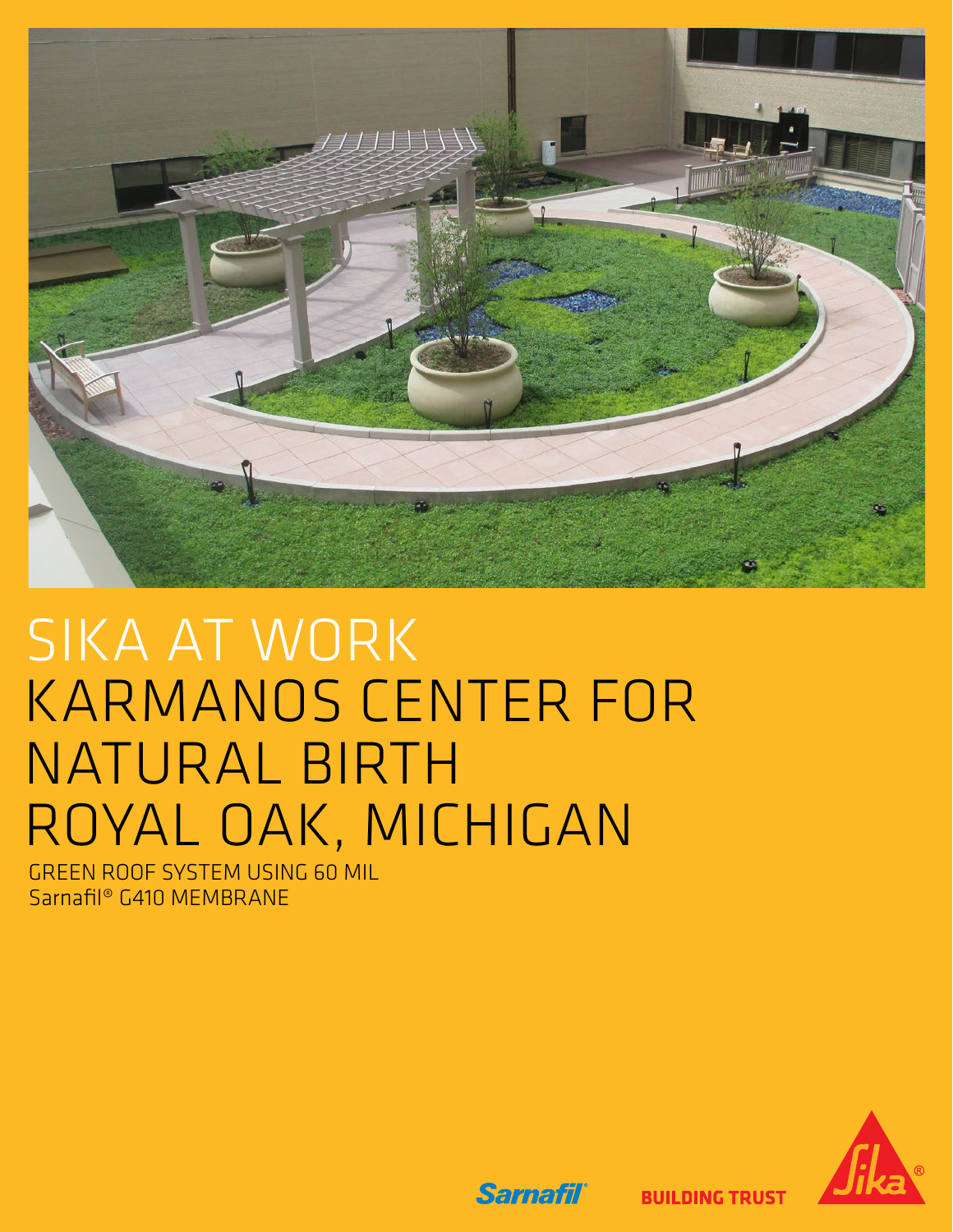## KARMANOS CENTER FOR NATURAL BIRTH A LABOR OF LOVE

Imagine a place where women in labor can soothe themselves by walking on paths in a rooftop garden. A place where families can gather on outdoor patios as they await the birth of the newest family member. A place where "natural" childbirth has two meanings.

That was the vision behind the new Karmanos Center for Natural Birth in Royal Oak, Michigan. This luxurious, six-room labor and delivery center was created by renovating an inpatient area within the Beaumont Hospital and the two existing roof areas of the hospital it overlooks. One roof was transformed into a decorative roof, which is enjoyed by patients in the rooms above, and the second was made into a walkable garden roof, where birthing parents and their families can unwind outside as they prepare for the miracle of childbirth.

#### A ROOFING SYSTEM THAT DELIVERS

Selecting and installing the proper waterproofing system and materials for the garden roofs was not easy. "One of the biggest challenges was designing a system that the existing structure could support," said Don Sekula, estimator at Lutz Roofing Company, Inc., of Shelby Township, Michigan, who added that some of the roofs' planter boxes weighed 3,000 pounds apiece. "We also needed something that would be leak-free and that could be installed with minimum odors or noise that would disturb the occupants of the building."

The Sarnafil EnergySmart Roof system delivers all those benefits. Its single-ply membrane is lightweight, adding very little load to the structure. Seams of the roof are hot-air welded, creating a monolithic sheet that is as strong as the membrane itself. In addition, installation of the water based adhered system is quiet and with low odor.

### A DIFFICULT LABOR

As with some births, the installation – which also included removing an EPDM and a built-up roof – was not without complications. Staging was one of the biggest challenges. "The hospital prides itself on the appearance and landscaping of the campus, and there is heavy pedestrian, vehicle and delivery traffic," Sekula explained. As a result, Lutz Roofing was given a small restricted area on a loading dock where they could stage their crane. Roofing materials were stored in a rear parking lot half a mile away from the crane, and Lutz Roofing could only load materials onto the roof on an 'as needed' basis.

"To top it all off, one roof section was recessed 25 feet down in the center of the hospital and 'land-locked' by other hospital sections," Sekula stated. "Our materials and debris had to be craned up to a higher roof, transported approximately 150–200 feet, and then lowered by a hydraulic hoist to the roof. The size and weight of some roof materials required them to be lowered 'piece by piece' before they could be installed."

#### **PROJECT**

Karmanos Center for Natural Birth at Beaumont Hospital Royal Oak, Michigan

**OWNER** Beaumont Health

ROOFING CONTRACTOR Lutz Roofing Company, Inc. Shelby Township, Michigan

LANDSCAPE ARCHITECT Debra Axelrood LLC Ann Arbor, Michigan

ARCHITECT, STRUCTURAL AND MECHANICAL ENGINEER Harley Ellis Devereaux Southfield, Michigan

GENERAL CONTRACTOR Clark Construction Company Lansing, Michigan

WATERPROOFING SYSTEM Green Roof System using 60 mil Sarnafil G410 membrane

PROJECT SIZE 16,000 square feet

COMPLETED November, 2014

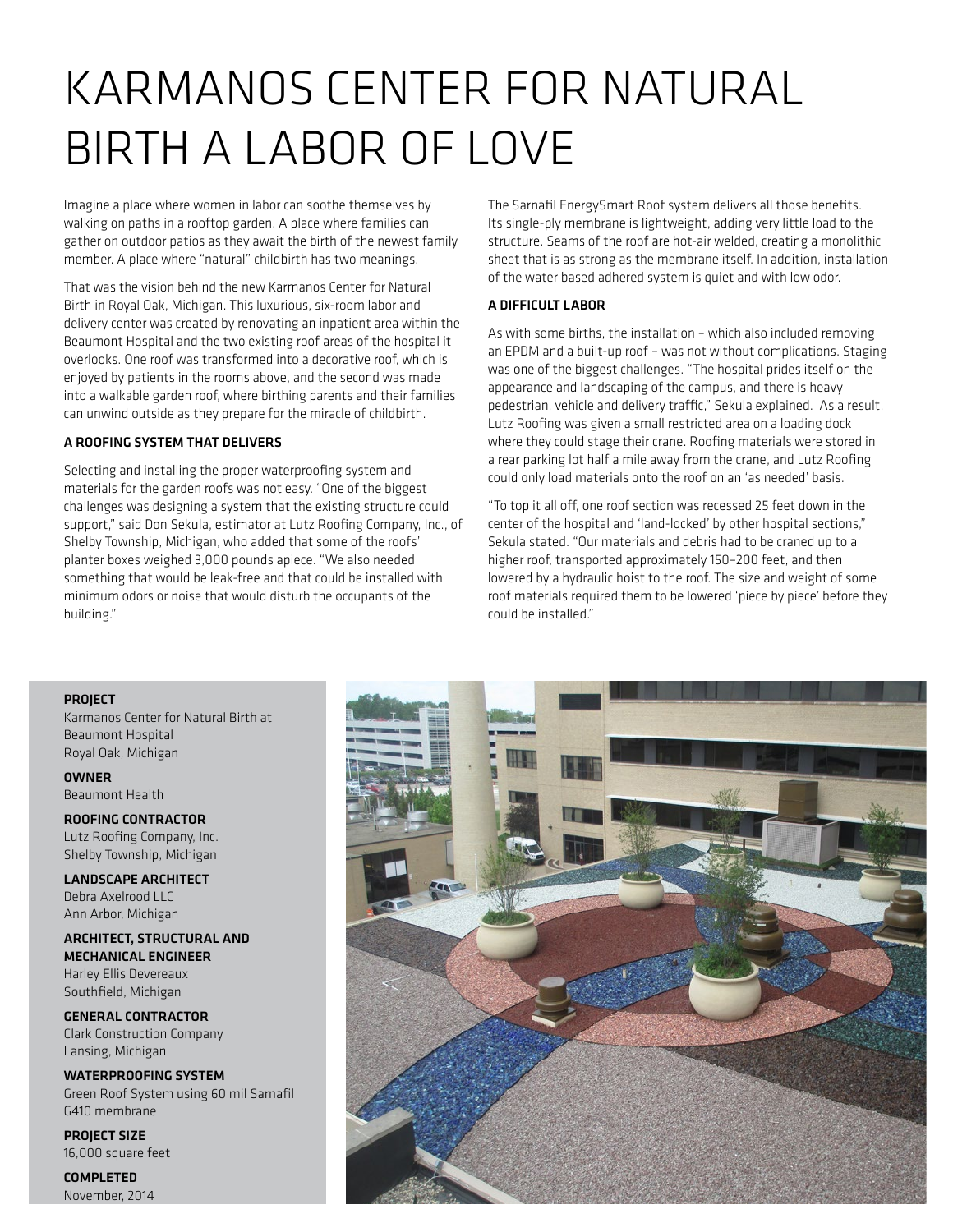

The safety and comfort of the patients and staff were other concerns. "One roof area had operating and patient prep rooms underneath where noise, smells and other disruptions from the roof installation would not be tolerated," Sekula commented. "As a result, much of our work was done on weekends, when no surgeries were scheduled."

#### DECORATIVE ELEMENTS THE CROWNING ACHIEVEMENT

The final challenge of the project was the installation of the decorative components.

Debra Axelrood, owner of Debra Axelrood LLC of Ann Arbor, Michigan, the landscape architects on the project, said she and architect Gary Przepiora of Harley Ellis Devereaux of Southfield, Michigan, researched several green roof systems and decided to use the LiveRoof® tray system. "Sika Roofing and LiveRoof have an agreement to provide a single-source warranty when requested by the owner or specifier, and we were impressed with the expected longevity of the combined roof system," she remarked. Axelrood also worked with Geraldine Drake, LEED green associate and interior design program and standards manager at Beaumont Hospital, on specifying the pavers, decking, fences, pergola, decorative stone, plants, planters and trees.

"We worked with Sika to make sure these elements qualified to be part of the approved system," Axelrood said. "Sika and Lutz Roofing were very cooperative throughout the design and construction process, very conscientiously attending multiple meetings and working with us to achieve our overall design goal."

Ryan Doyle, project manager at Clark Construction Company of Lansing, Michigan, agreed that teamwork was key to the success of the project. "Months of pre-construction work by Lutz Roofing, Clark Construction Company and Sika made the construction process run smoothly," he commented. "Lutz Roofing worked around the clock to successfully deliver this project on time, and I was impressed with their attention to detail and ability to work within the budget. They were by far a top performing subcontractor on the project."

Todd Feliks, program manager at Beaumont Hospital, said he also was impressed with the professionalism of Lutz Roofing. "They were very

accommodating about dealing with a working hospital, and did a very good job minimizing any disruptions."

It was this professionalism that earned Lutz Roofing first place in the Waterproofing Category of Sika Sarnafil's 2014 Project of the Year competition.

#### MOTHER NATURE HELPING EXPECTANT MOTHERS

As envisioned, the finished roof has many features that help expectant mothers and their families. "We incorporated walkways that are circles or patterns, which calm laboring women and help them focus," Drake said. "We also created an area of respite that was open to family members so they can be in an outside patio setting that feels like home."

Drake added, "What's really amazing is there are patients and family members in other areas of the hospital who are enjoying the roof, especially those in the upper-level patient rooms that overlook it. Even the doctors and nurses appreciate it, because it gives them a break from the intense work they do to connect with nature. It's great having something everyone can enjoy."

As with giving birth, the labor was well worth the result.